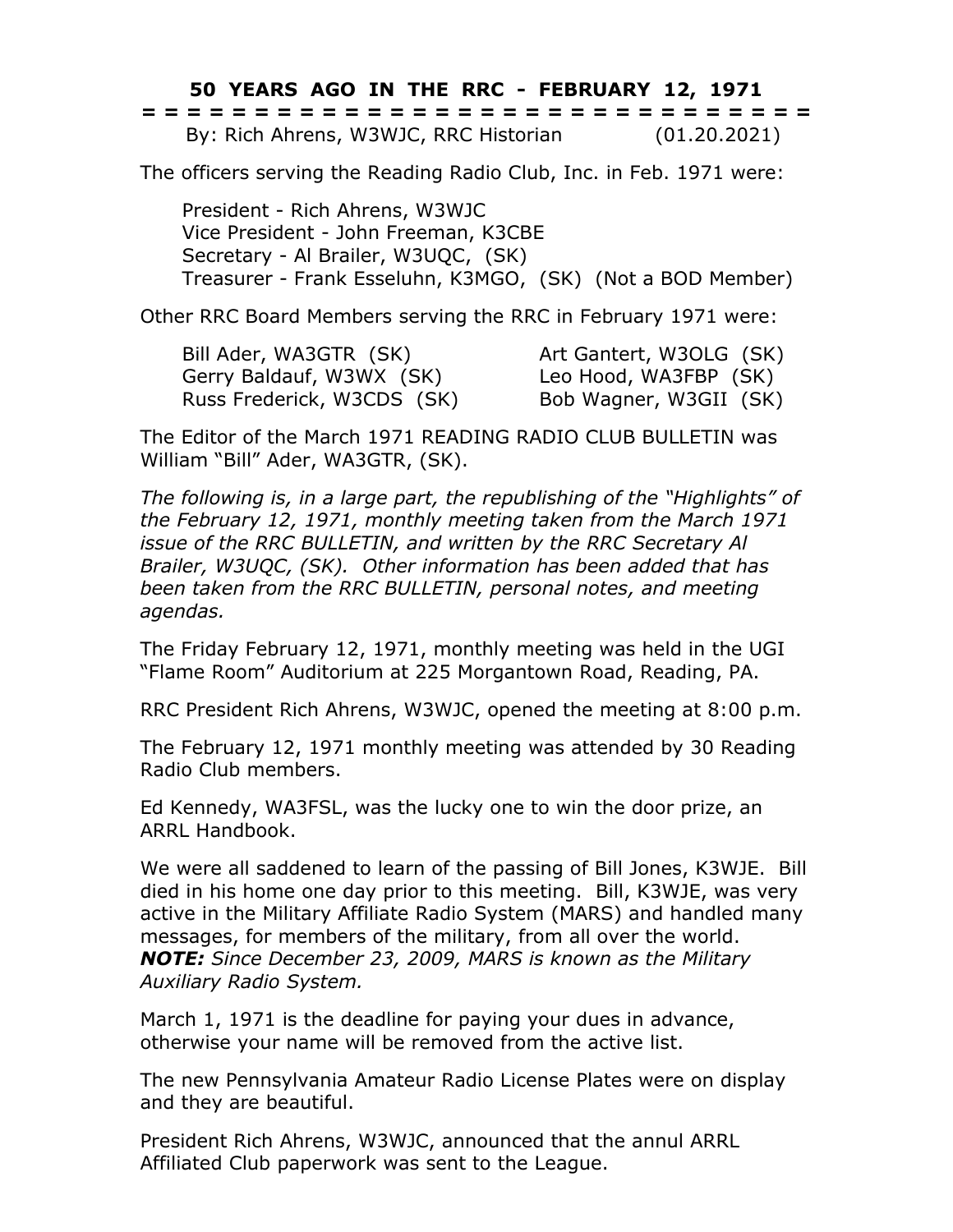The Phil-Mont Amateur Mobile Radio Club, Inc. extended an invitation to the members of the RRC to attend their March 1, 1971 meeting. Eight from the RRC are expected to attend.

Bob Plummer, W3ETJ / W3RP, is giving 5 WPM code practice weekly at the Wilson Junior High School.

President Rich Ahrens, W3WJC, had a message for the group. Rich said that the United States Customs House is located at second and Chestnuts Streets, Philadelphia, Pennsylvania. For those of you have not seen this building for a few years (Or have never seen the building), this is the location of the well-known Federal Communications Commission (FCC); the place where you upgrade your Ham License. Have you done so in the last year? If not 1971 would be a good year for moving up to General, Advance, or Extra.

The RRC has a few members with the Extra Class license, who are NOT employed in the field of electronics….It can be done.

Rich, W3WJC, informed the group that RRC member Bill Emerick, W3MCX, is in the Reading Hospital recuperating from a broken leg. Rich suggested that you send Bill your QSL card with a short note of encouragement.

The East Able Fox Radio Amateur Civil Emergency Service (RACES) Net is now held weekly on Sunday morning starting at 9:00 a.m. on 3987.5 kHz.

Rich, W3WJC, said that at the Annual RRC Membership Roster of paidup members would be published in the April 1971 Issue of the RRC BULLETIN.

The Transmitter Hunting Committee said that there would be some "Inside the meeting place" transmitter hunts and that they would be on a frequency between 7.500 and 11.000 MHz. A small portable radio is what you need. The committee said that the idea was to learn how to discover devices, in your home, that might be causing interference on the HF bands.

President Rich Ahrens, W3WJC, called attention to the editorial that was published on page nine of the February 1971 issue of QST. The seven-paragraph editorial was a report on "Industry Pessimism" about Amateur Radio. Rich, W3WJC, suggested that local Radio Amateurs should limit their pessimistic comments about Ham Radio that could come to the attention of local government officials and others.

Rich, W3WJC, informed the group that Sylvia Taylor, the cartoonist that entertains us each month, with her "K9" cartoons that are published in the RRC BULLETIN, has started a contest for "Miss Field Day." Sylvia will publish several "Character" Hams in the next few